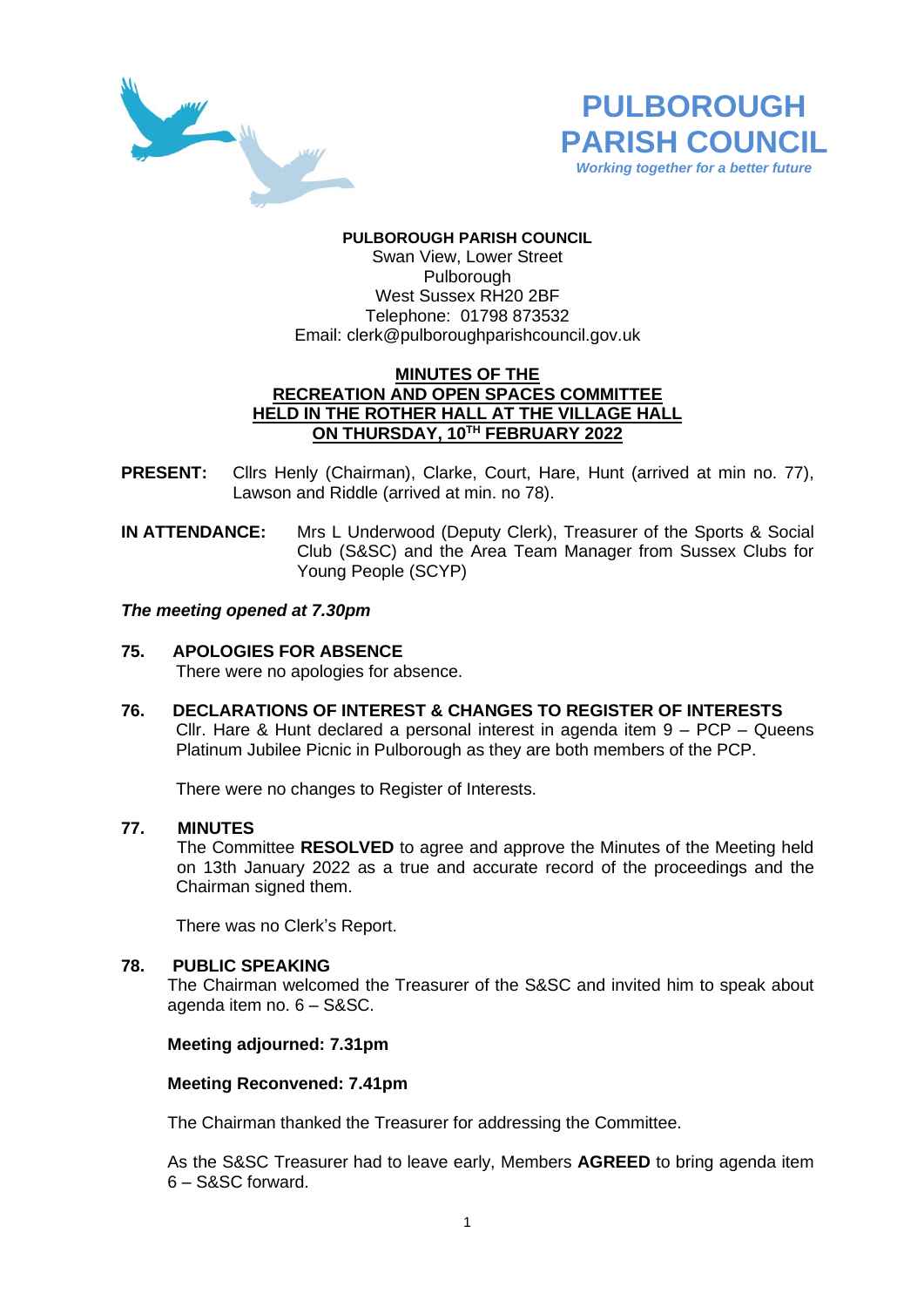# **79. SPORTS & SOCIAL CLUB**

Members noted the issues in the S&SC area of the Pavilion, mentioned in the public speaking session, and **AGREED** that a site meeting would be beneficial. Cllrs. Clarke, Hare, Henly & Hunt advised that they will attend the site meeting. The Deputy Clerk will arrange a mutually convenient time for the meeting and advise the S&SC Treasurer accordingly. Members **AGREED** that a list of issues should be compiled, for which quotations to carry out any necessary works, will be obtained and brought back to the Committee for decision.

### **80. RECREATION CLUB REPORTS**

SCYP's Area Manager advised that there has been a very low turnout to the Youth Club since using the Village Hall – when the Purple Bus was in use, they were engaging with around 40-60 children. Results of a survey has shown that it is too far to walk for some users. The Parish Council approved use of the Pavilion committee room, but it is a bit small, the Area Manager advised that only half of the room was available as bags had been placed in between the adjoining rooms. The Deputy Clerk advised that when approval was given, it was expected that they would use the whole of the room.

After some discussion, it was **AGREED** that SCYP will continue to use the Village Hall until Easter and if there is no improvement in the attendance, they will go back to using the committee room.

SCYP will be using the Purple Bus near the main recreation ground over the February half term.

The Area Manager also mentioned that she still needs somewhere to park the Purple Bus, rather than outside her house and it would be useful to be able to park the Purple Bus in the Pavilion car park on a permanent basis, but had previously been told no by the Parish Council. Members did not recall this request and asked the Deputy Clerk to find out if it came to the Committee for a decision and report back.

The Deputy Clerk had also received reports as follows:

Bowling Club – Waiting the outcome of the discussion re their lease renewal. They are planning centenary celebrations, which they will advise the Parish Council of when finalised.

Cricket Club – They wish to apply for external funding to enable them to renovate their practice nets. With approval from Cllr. Hare & Henly, the Clerk has written giving permission to undertake the work and confirming the Parish Council's support for their application for external funding.

#### **81. PAVILION CAR PARK**

Members received a request to repaint the parking lines in the Pavilion car park as they are very faded. After some discussion, Members **RESOLVED** to **APPROVE** that the Groundsman repaint the lines. The Deputy Clerk can obtain the correct paint for the lines and the disabled markings for £54.99 (coverage is  $10m^2$  per litre) & £45.99 respectively. The Deputy Clerk will need to check with the Groundsman if one tin of white paint is sufficient for the whole car park. Members **AGREED** to purchase the correct amount of paint at the prices stated.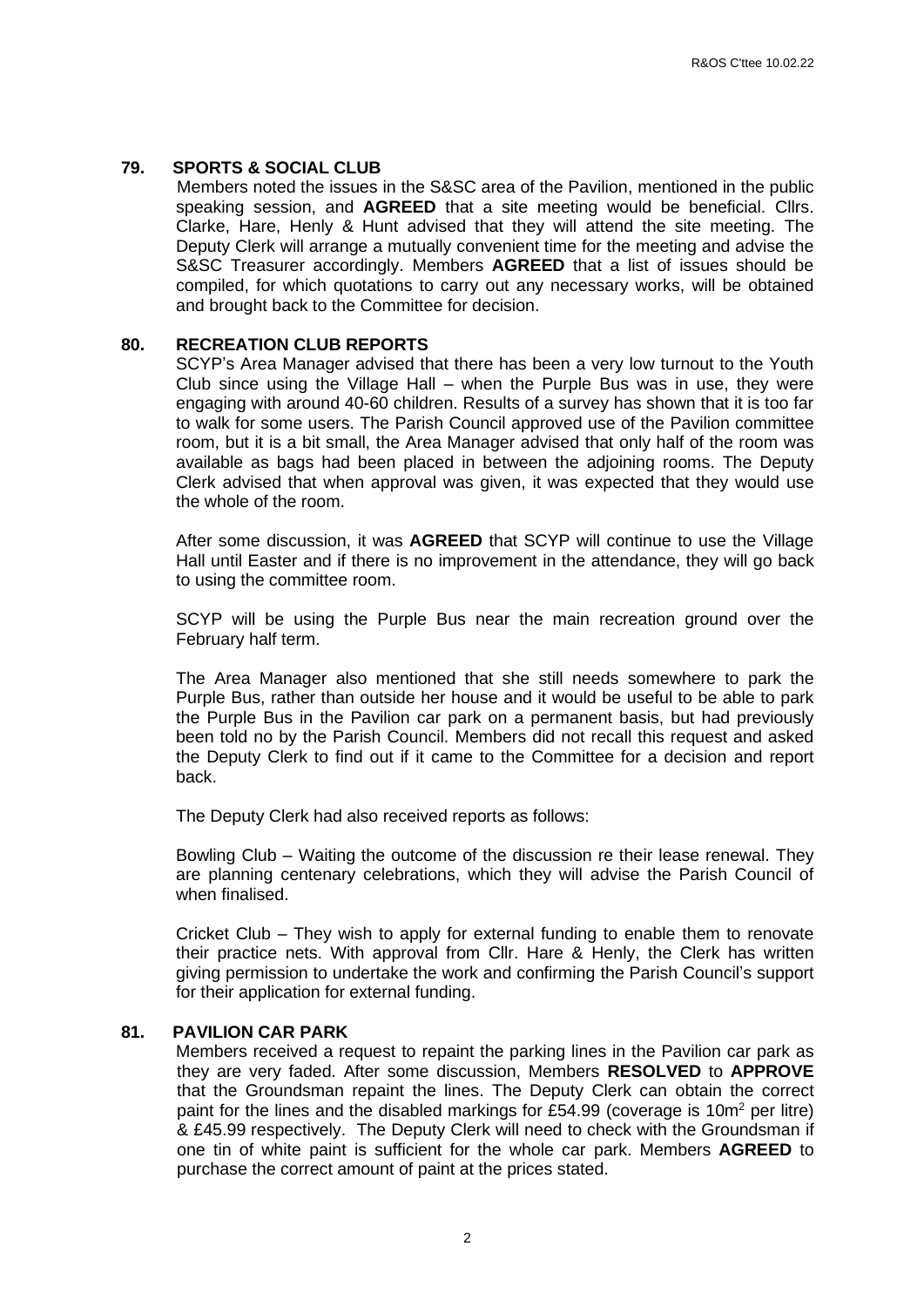# **82. RIVERMEAD NATURE RESERVE (RNR)**

- **82.1** Members received Cllr. Riddle's email regarding possible sewerage from Southern Water piping in Rivermead. Cllr. Riddle advised that he had just met with Southern Water who had tested the water and advised it was not sewerage. Cllr. Riddle doubts this advice. After some discussion, Members suggested that the Parish Council could arrange for the water to be tested, which is best done after heavy rainfall. Members **AGREED** the following:
	- After looking up companies who test water, it seems most require water samples to be sent to them. Members would like the Deputy Clerk to obtain 2 x 100ml sterile sample bottles from the Pharmacy or Doctors surgery to enable the water to be tested.
	- Cllr. Hunt will also ask her Ecologist contact if they know who might be able to carry out the testing.
	- Notices advising public to keep to the footpath do not need to be displayed at present.

With regard to writing to the resident in Little Dippers about their fencing, the Deputy Clerk is still waiting for confirmation of the house number. Cllr. Hunt & Riddle will have a look and confirm to the Deputy Clerk.

**82.2** Members noted the timeline photographs and the Deputy Clerk confirmed that the management plan would be reviewed and further actions decided, by the Committee, towards the end of 2022, when the five years will be coming to an end.

### **83. PULBOROUGH COMMUNITY PARTNERSHIP (PCP) – QUEENS PLATINUM JUBILEE PICNIC IN PULBOROUGH**

Members received a request from the PCP to use the main recreation ground for a Jubilee picnic, to be organised by the PCP. The Deputy Clerk had already contacted all clubs that use the recreation ground to ask if the proposed dates clashed with any of their activities/events – their responses have been forward to the PCP for their information. The Groundsman had said care would need to be taken if the ground had been rained on beforehand and requested no vehicles. Members **RESOLVED** to **APPROVE** the use of the main recreation ground for the picnic taking into consideration the responses from the clubs and the Groundsman. Members also **AGREED** that the Parish Council's gazebo could be used by the PCP. The Deputy Clerk will advise the PCP of the approval, along with a request to see their risk assessment of the event and to be kept updated with the details.

# **84. MOSS REMOVAL/JETWASHING OF MULTI SPORTS FACILITY (MSF)**

Members received three quotations quoting for the above. The surface does need doing again as it is becoming quite slippery and was previously done in January 2020. Members **RESOLVED** to **APPROVE** the quotation from Phoenix Property Maintenance, totalling £560.00 + vat.

### **85. CORRESPONDENCE**

The following items were noted, as per the list previously circulated: -

### **Sussex Clubs for Young People (SCYP)**

- Termly report. Copied to Committee.
- Email correspondence regarding attendance of the Youth Club at the Village Hall. Copied to Committee.
- Email introduction to Naomi Carr-Austin, who is the Lead Worker for the Pulborough sessions.